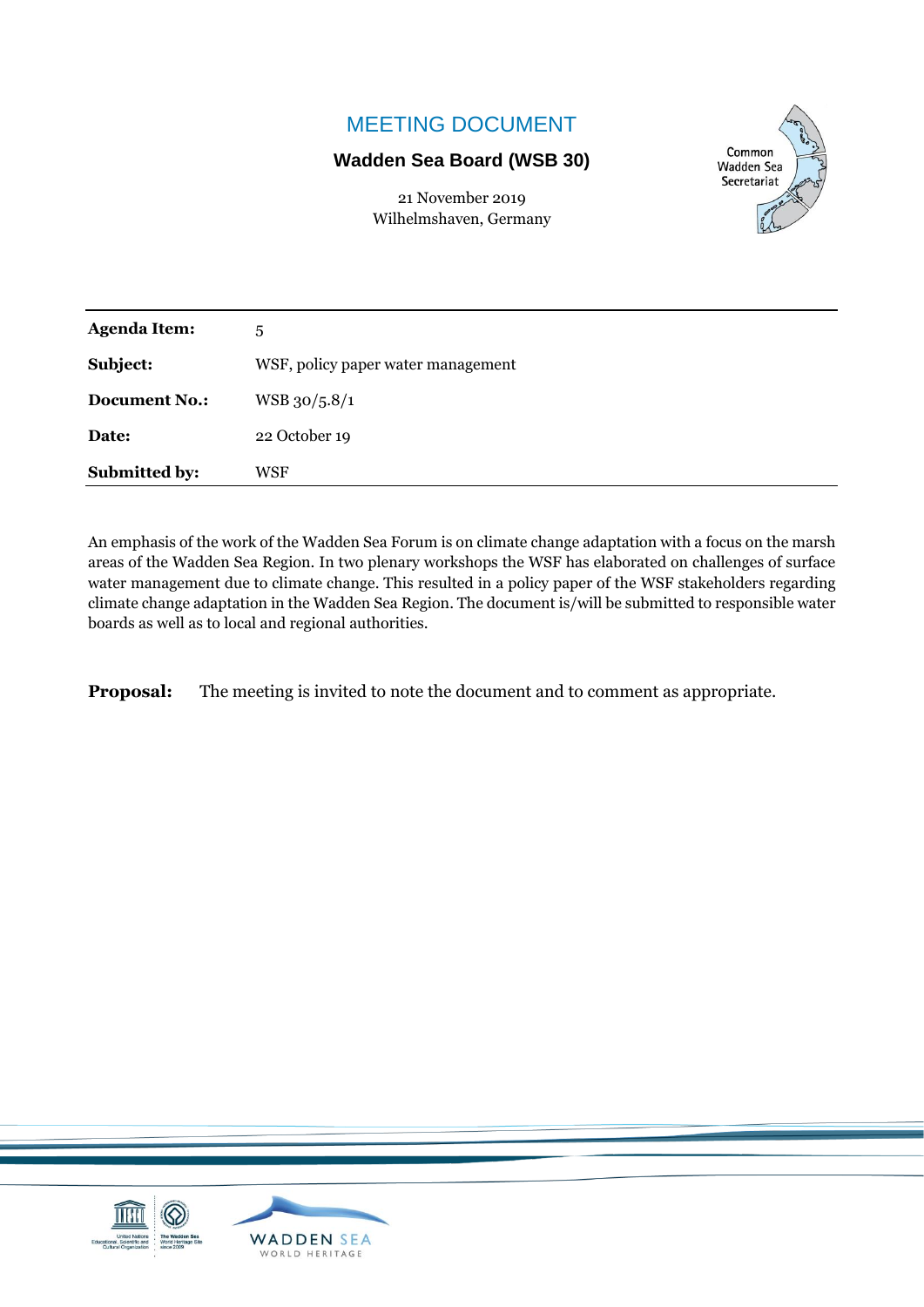# **Policy Paper**

**i** the Wadden Sea Forum regarding **climate change adaptation in the Wadden Sea Region**

**Important Aspects of Surface Water Management in the trilateral Wadden Sea Region**

The society is faced by increasing challenges of water management due to climate change.

Possibilities of gravitational drainage of the Wadden Sea Region will decrease due to sea level rise and siltation of outlets.

Conflicts between sectors and interest groups will increase.

Tasks of the water boards will grow beyond recent capacities.

Living conditions will change in the long-term.

Present perceptions about landscapes needs rethinking of the society.

**Position below that the particle of the particle of the particle of the paper of the particle of the paper of the paper of the paper of the paper of the paper of the paper of the paper of the paper of the paper of the pap** 

NURQEAES FORUM  $E$ A  $\mathbf{\Omega}$ **MADDEN** WADDEN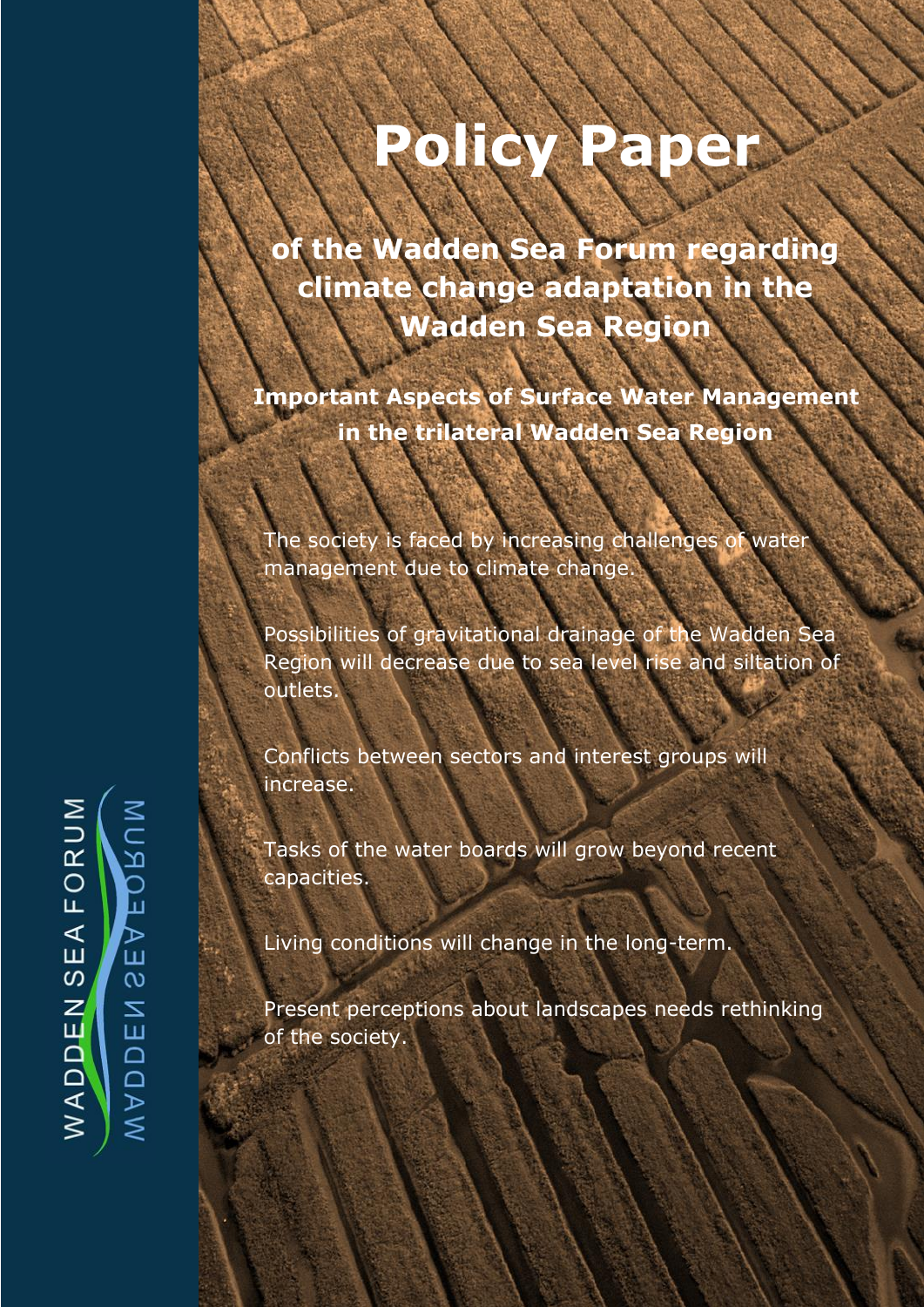## *Introduction*

Climate change is a fast growing threat impacting the Wadden Sea Region (WSR) with the Wadden Sea World Heritage Site and its hinterland, where people live, work and recreate. The Trilateral Wadden Sea Cooperation has dealt with climate change with regard to coastal protection and adaptation of the ecosystem for many years. Recently, an Expert Group Climate was installed to continue the work on adaptation challenges of the Wadden Sea ecosystem.

A trilateral working group elaborated on coastal protection and sea level rise with a focus on solutions for sustainable coastal protection and the role of spatial planning and sediment management in this respect. Furthermore, a task group climate elaborated an adaption strategy for the intertidal area.

As an integrative part, the Wadden Sea Forum (WSF) took a closer look on impacts of climate change in the hinterland of the Wadden Sea, emphasizing that climate change is an inclusive challenge for the WSR affecting both the areas in front of and the cultivated landscape behind dikes.

The WSF aims to elaborate on challenges of climate change adaptation within the regional and local society with its socio-economic sectors and stakeholders. The WSF has implemented a workshop on climate change adaptation in November 2018 to start a process of carving stakeholder positions on burning issues. It was concluded that the society must be made more aware that living with increasing risks will become essential, if opportunities for changes are not taken. Adaptation in various fields is needed to avoid unnecessary risks. As the society in general is used to keep their traditions, changes in behaviour and perceptions need to be initiated and supported in a slow but long lasting process. At the end, this will achieve more willingness to strive for new opportunities. In this context, it is crucial to highlight that adaptation means to prepare for both, dealing with potential effects of climate change and taking new opportunities in (integrative) development and management.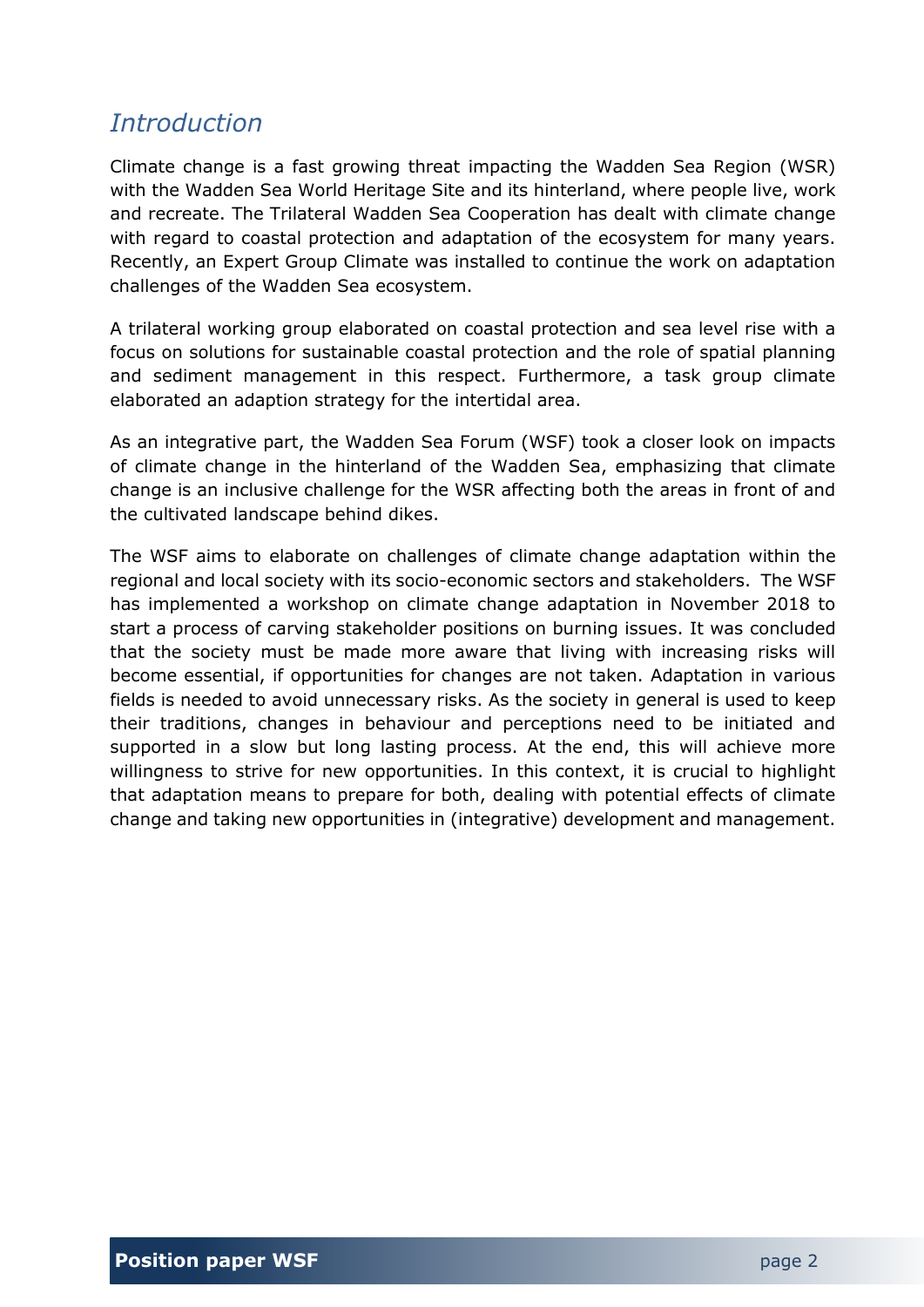## *Background and Aims*

This brief report focusses on one of the, in our view, most important issues: challenges for surface water management of the marsh area of the WSR with regard to climate change adaptation. Rising temperatures and changes in precipitation patterns will affect the region and its society severely. No doubt, besides negative impacts also advantages for several sectors could be the case. Dryer and warmer summers would be welcomed by the tourism sector and the extension of growing seasons would be positive for the agricultural sector.



This paper builds on the WSF members' expertise and assessment and focusses on challenges with water addressing challenges of water boards, the agricultural sector, nature conservation and the society with regard to changing living conditions.

The aim of this policy paper is demanding urgent decision-making and the implementation of measures to deal with challenges for surface water management in the WSR with regard to climate change adaptation to its stakeholders and the different political levels in the WSR. Within this paper the WSF members are addressing management options and providing recommendations to be considered in further action on climate change adaptation.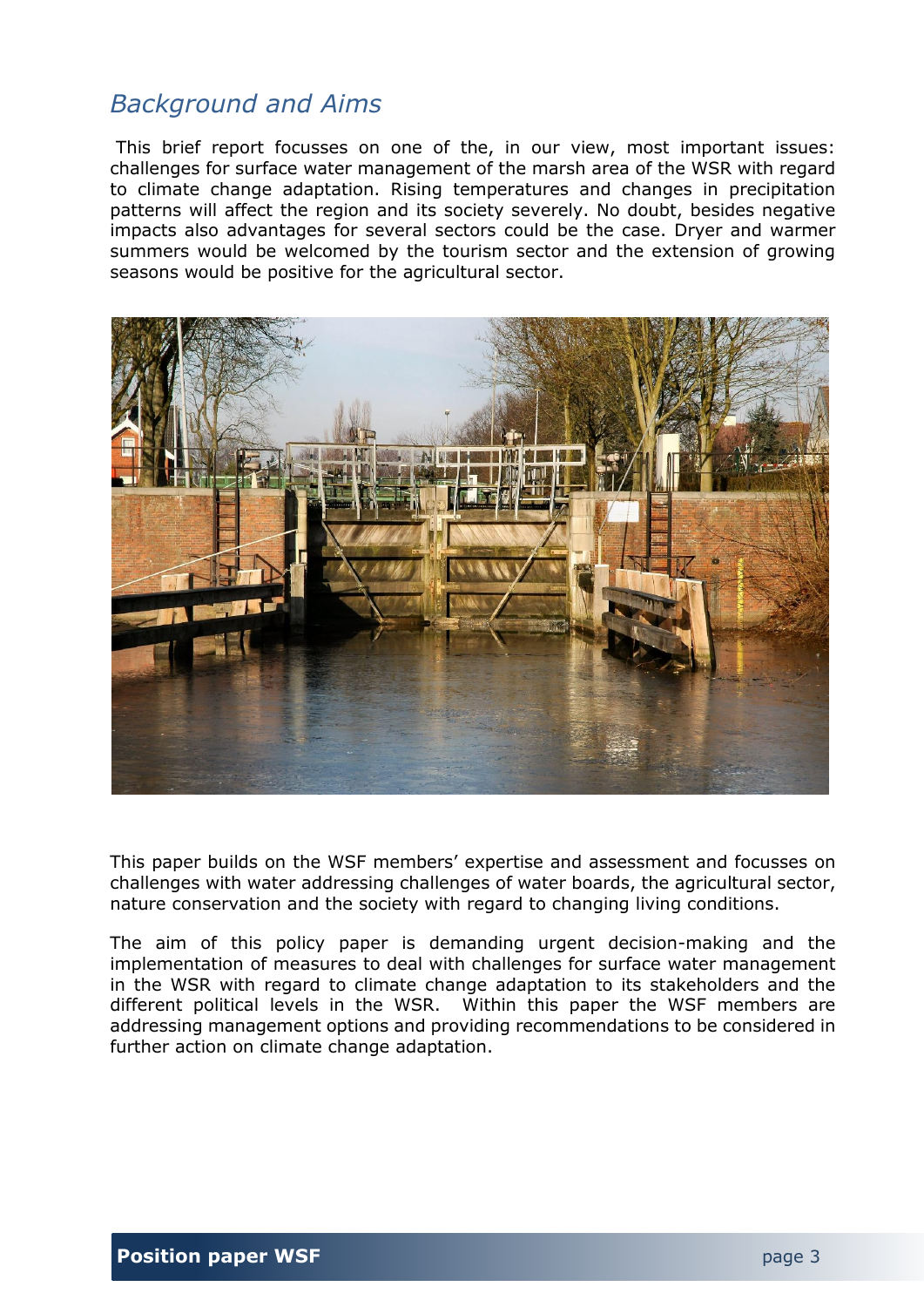## *Basic principles*

The use of the low lying coastal areas of the WSR is depending on artificial drainage of the surface water for centuries. The embankment of the area with dikes and sea walls required innovative measures in surface water management because the natural run-off was prevented by the dikes. Starting with wooden tubes in early times, drainage management ended up with pumping station of high capacity. Connected to a widely ramified drainage system consisting of ditches, canals and rivers in the hinterland, surface water management serves now as an important backbone for sustainable development in the WSR.

The existing drainage management systems were mainly built in the last centuries and, since then, were continuously maintained and adapted to new challenges. These challenges were mainly caused by economic growth and increasing infrastructure needs for traffic, housing and industrial development. At present, in many areas the existing drainage management systems are reaching their carrying capacity, because of a changing climate and its consequences.

In order to be prepared to meet future needs, the WSF stakeholders discussed with water management experts current and future challenges of surface water management in the WSR. Finally, the WSF identified most relevant challenges in surface water management, which have to be faced by the society and decision makers in governments and socio-economic sectors.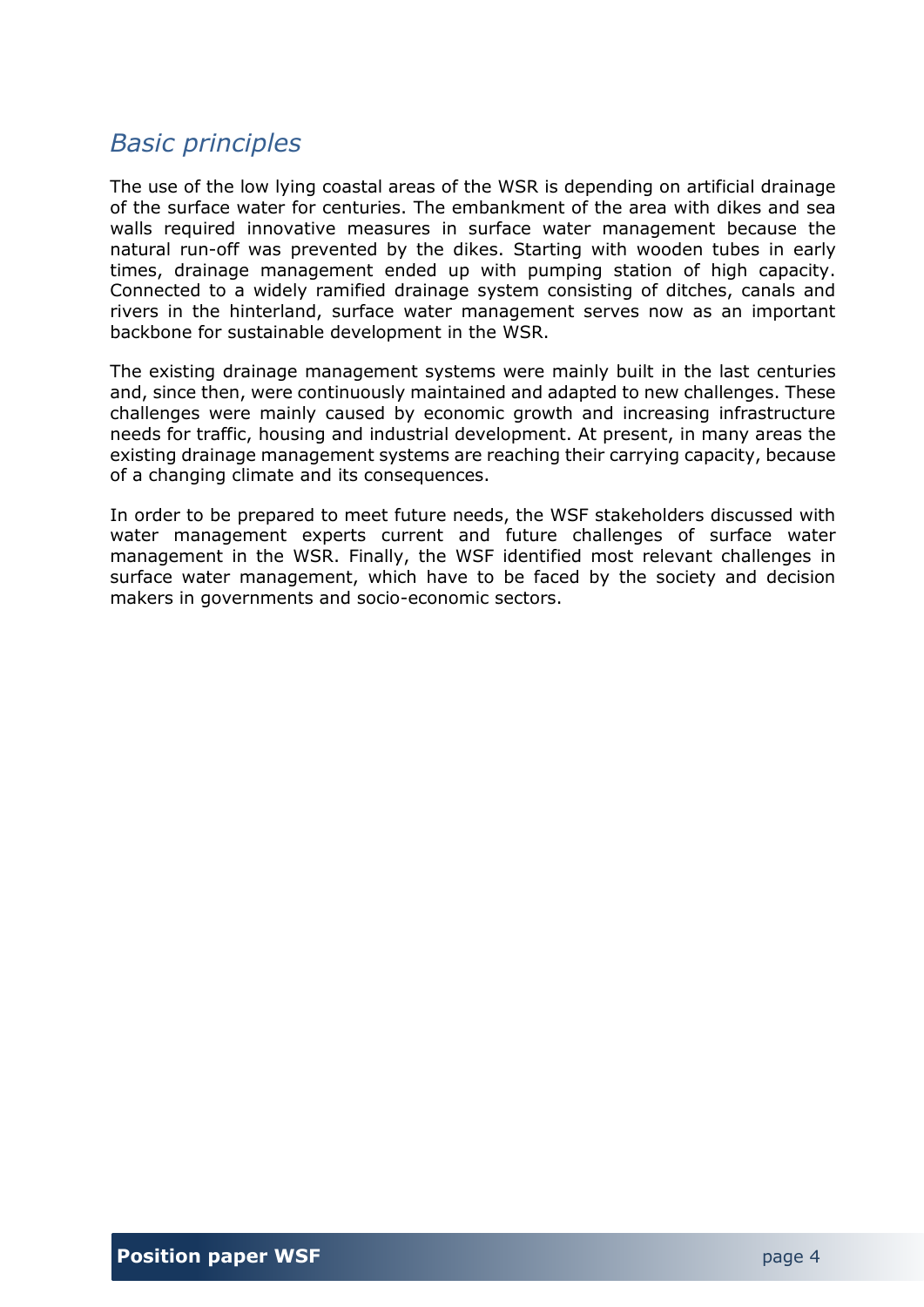## *Challenges in Surface Water Management by a Changing Climate for …*

#### *… Water Boards:*

The challenges posed by a changing climate are almost the same within the entire WSR. Changes in seasonal precipitation patterns and increased frequency of extreme rain fall events could lead to seasonal draughts as well as to increased hinterland run-offs. Furthermore, a rising sea level will lead to a lower drainage capacity due to increased sedimentation or higher low water levels in front of the tidal gates. Consequently, the capacity of gravitational drainage is reduced or completely lost. Increased sealing of the hinterland by the development of new housing and industrial areas will lead to a faster runoff into ditches, canals and rivers, which will extend these challenges

According to the institutional level the responsibilities and the hierarchical order of the water boards are different in each Wadden Sea country. In The Netherlands large and powerful Water Boards ("Waterschappen") are responsible for surface water management and coastal defence. These boards have almost the same legislative power as provinces and are professionally organised. In Germany, i.e. Lower Saxony and Schleswig-Holstein, more than 100 drainage boards exist, are self-organised associations managed by laymen and supervised by the regional water administration. In Denmark the municipalities are responsible for climate adaption planning. The landowners are responsible for protecting their own land against flooding. In the marshland the landowners are organized in local dyke associations, who are maintaining the dykes, which is partly supported by financial and, into some extend, technical assistance of the municipalities and the Danish Coastal Authority.

In all regions, conflicts are connected to differing interests e.g. between water management goals and the agricultural or nature conservation aims. Also conflicts with regard to changing landscapes, the perceptions of the society and the tourism sector could arise. Further challenges due to lacking financial support for the adaptation of the existing system to a changing climate as well as missing insurances against flooding have to be tackled, mainly in Denmark and Germany. In The Netherlands the WSF stakeholders also demand for sound decisions by politicians on the available knowledge and expertise.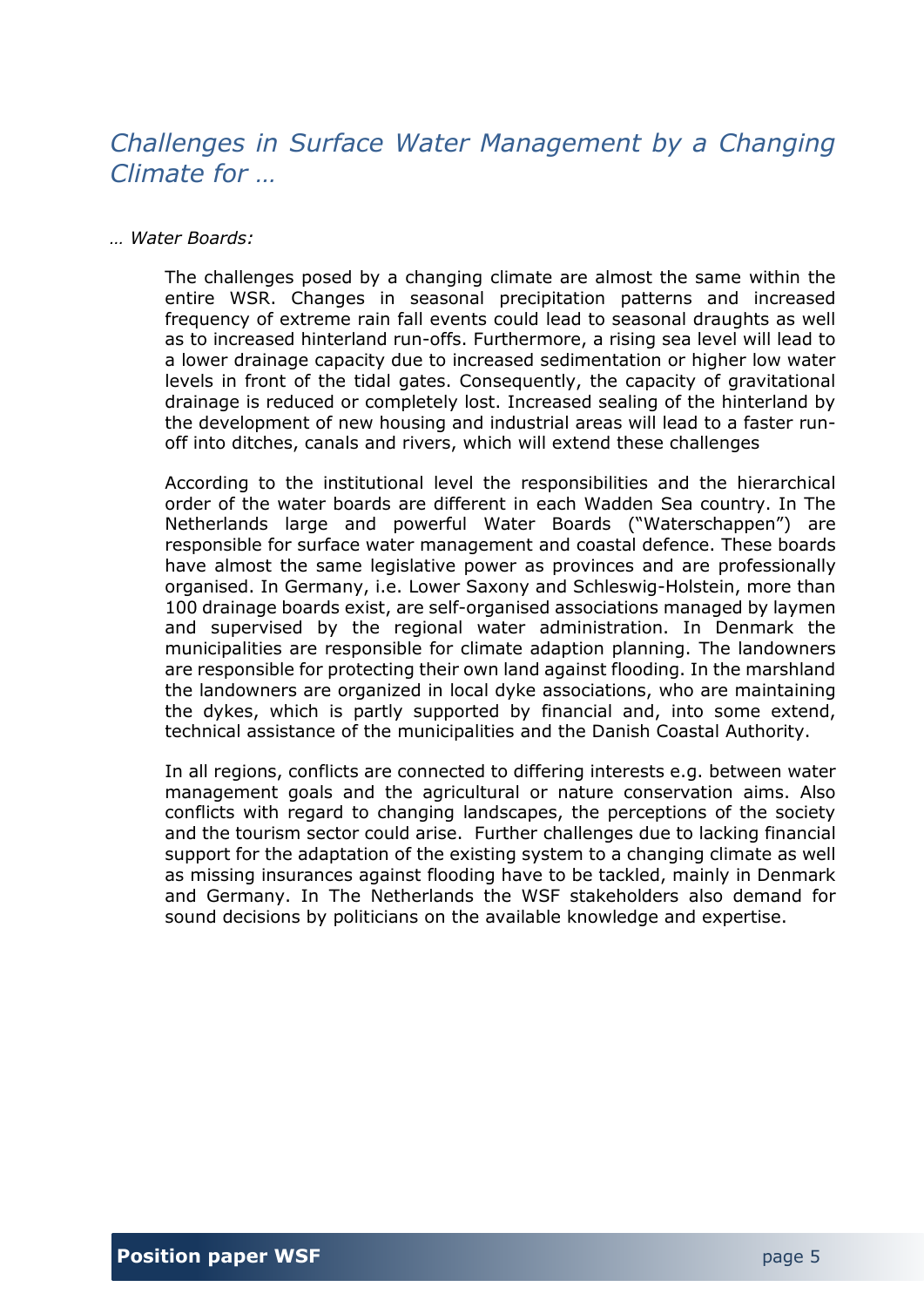#### … *the Agricultural Sector*:

According to surface water management the agricultural sector faces challenges in a way that in winter too much water and during summer sometimes too little water is available. In winter time a reduced drainage capacity can lead to wet land which will not be ready for farming in spring. In a dry summer season there might be shortage of surface water, which cannot be compensated by irrigation and maintenance of adequate water levels in the ditches cannot be secured.

Based on the above mentioned challenges for the water boards the agricultural sector is suffering of the inadequate ability of drainage management. Furthermore, climate change will also impose another threat to agriculture which is connected to ground water salinization in some areas, depending on sedimentological conditions. Due to a changed seasonal precipitation pattern ground water recharge is reduced and, therefore, the natural counter pressure for saline ground water body near the North Sea is reduced. Consequently, a shift of the fresh saline ground water zone is likely to happen, which might have impacts on crops.

The agricultural sector has to deal with consequences of climate change due to water management in various fields. Farmers have to cope with changes in fertilisation, crop rotation systems and soil cultivation. Contractual nature management could be an option to survive.

#### … *Changing living conditions*:

The living conditions in coastal areas might also change in the future. People have to get used to more water in the WSR during extreme rain fall events and have to be better prepared in such cases. In The Netherlands the slogan "living with water" was introduced to make people aware of the necessity for an adaptive water management. For example, in the province of Groningen many water management projects were implemented to increase the carrying capacity of the drainage management system by installing large retention ponds or creating artificial lakes with housing facilities. In Germany the installation of retention ponds in new housing areas is obligatory. In Denmark, rules by spatial planning in low lying coastal areas are obligatory. "Living with water" should be accompanied by different ways of experiencing and enjoying the landscape.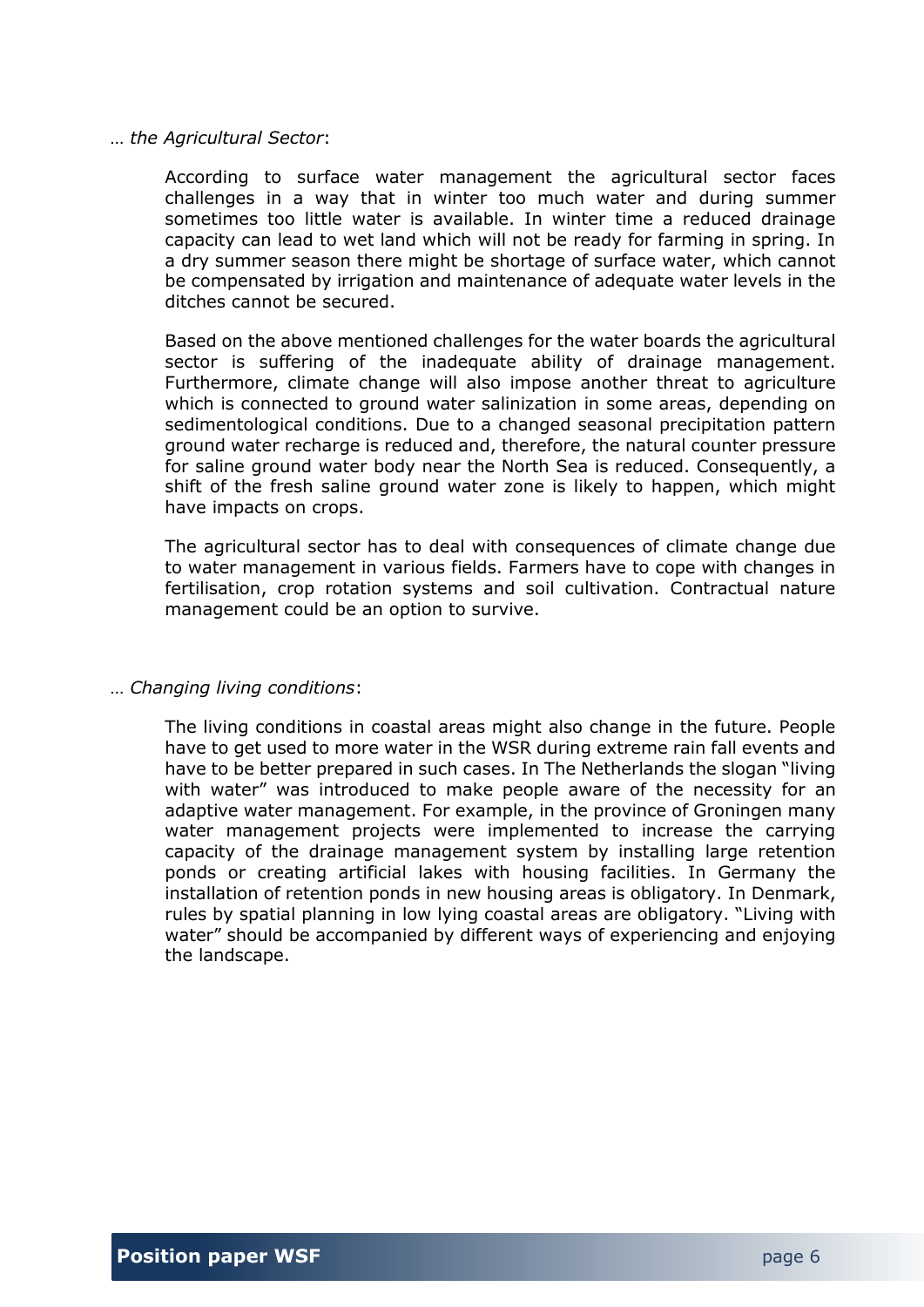Besides living with water, the society has to learn perceiving and accepting changed landscapes. Higher or stronger dikes, retention areas, wetlands as nature reserves and other changing landscape features will be results of adaptive water management in the WSR. Also the cultural heritage values might be affected by climate adaptation measures.

Changing landscapes and living conditions are sensitive issues. Information and awareness rising are important measures to reach acceptance within the society.

#### … *Nature Conservation*:

Changes in surface water management will also have impacts on the development of nature and nature conservation in the WSR. The artificial drainage systems in Germany and The Netherlands have led in the past to different biotope types and habitats along the Wadden Sea coast. A further change in the management of the existing ditches and canals, i.e. maintaining higher or lower water levels, could lead to a loss of existing biotopes but also to a reclamation of new biotopes. Additional changes will affect the biodiversity with a change of species distribution and possibly to an introduction of alien species. According to the EU Water Framework Directive artificial barriers regulating the tidal influence, i.e. sluices and tidal gates should guarantee the migration of the fish fauna.

Adaptation of surface water management could be used to improve the quality of nature areas, by creating new wetland areas, connecting habitats and new collaborations with the agricultural sector.